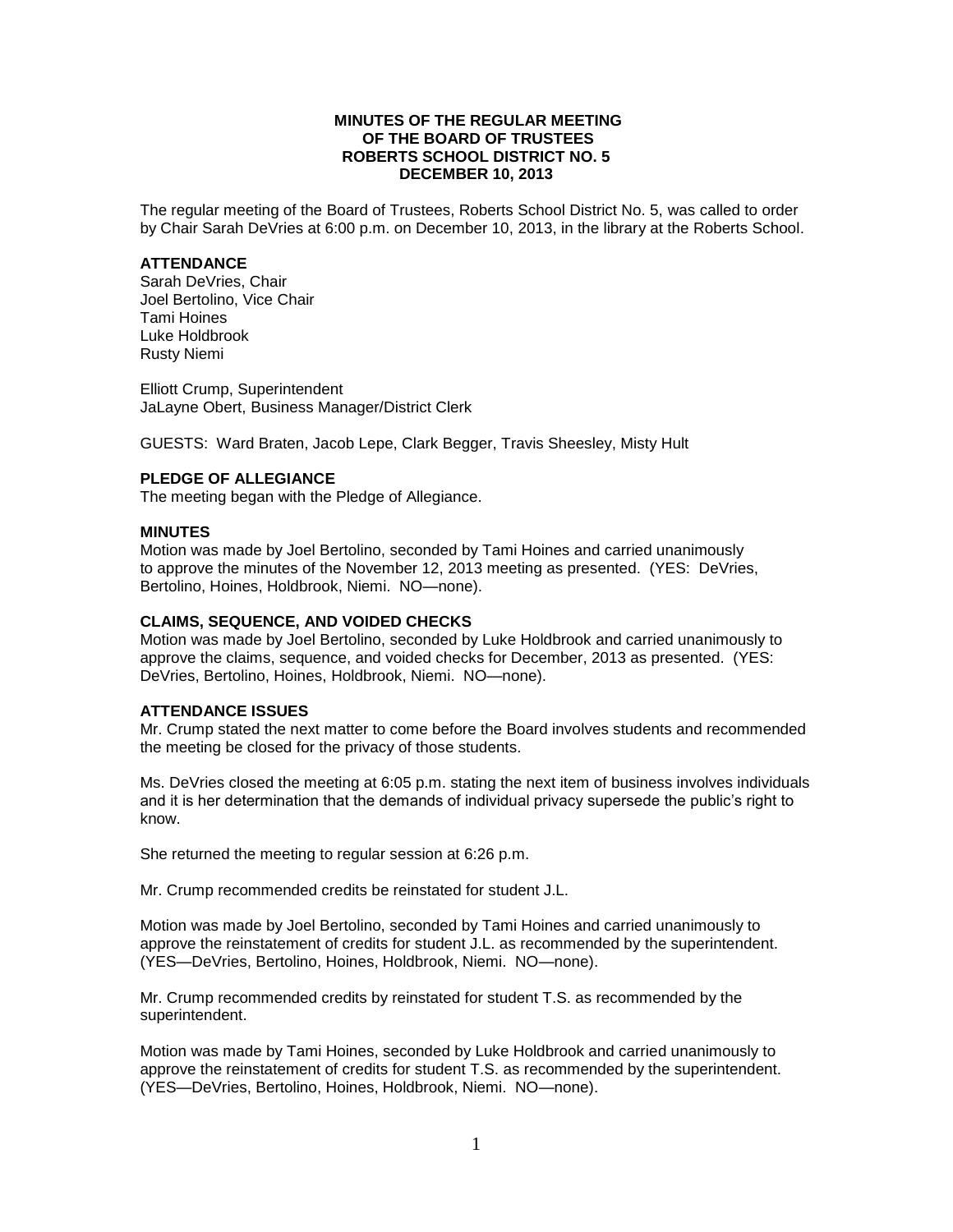## **TEACHER REPORTS**

Clark Begger and Ward Braten gave the teacher reports for December.

Mr. Begger stated the fifth and sixth grade social studies class is studying China at the moment and will have the opportunity to sample some authentic Chinese food. He stated the seventh and eighth graders just finished studying Africa and have moved into Montana History.

Mr. Begger stated at the high school level he is teaching Montana History, US History and Chinese Culture.

Mr. Braten stated VoAg classes are involved with plants, woodworking, and metal work and have projects that need to be completed by the end of semester at the Christmas break.

Mr. Holdbrook asked who determines the projects the students work on.

Mr. Braten stated if the students are all working on the same project, the school pays for the materials but if they are working on something of their own idea, they provide the materials.

Mr. Begger asked if the Board could discuss the football co-op with Fromberg while he is at the meeting.

Mr. Crump stated in his last conversation with Fromberg, they were still discussing a co-op with Belfry for all sports.

Ms. DeVries asked if that co-op would be for next year. Mr. Crump stated his understanding is it would start immediately.

Mr. Bertolino asked when our co-op contract with Fromberg for football expires. Mr. Crump stated it has one more year.

Mr. Crump stated if Fromberg and Belfry do co-op, they can do so in everything but football because there would be too many students for a co-op between the three schools. He stated that may change at the MHSA Annual Meeting in January. He stated there will also be a resolution presented at that meeting to allow eighth grade students to participate in all high school sports without applying to the MHSA.

Mr. Niemi asked about the direction Mr. Crump thinks Fromberg will go.

Mr. Crump stated he knows they were displeased with our decision to not co-op junior high football. He stated he told both Fromberg and Belfry their junior high teams could come to Roberts to play but would have to play as part of our team.

Mr. Begger stated if the Board is not in favor of another co-op with Fromberg for football, it would be best for the students to end it sooner rather than later.

### **PERSONNEL**

ELEMENTARY STUDENT TEACHER – Mr. Crump stated Brian Franks from Joliet would like approval to do his student teaching in Roberts next semester and Mr. Nelson would be overseeing him.

Motion was made by Joel Bertolino, seconded by Rusty Niemi and carried unanimously to approve the student teacher request from Brian Franks. (YES—DeVries, Bertolino, Hoines, Holdbrook, Niemi. NO—none).

JUNIOR CLASS CONCESSIONS – Mr. Crump stated he is recommending, on the vote by the junior class, that they give Michelle Schoening \$400 per season for overseeing concessions.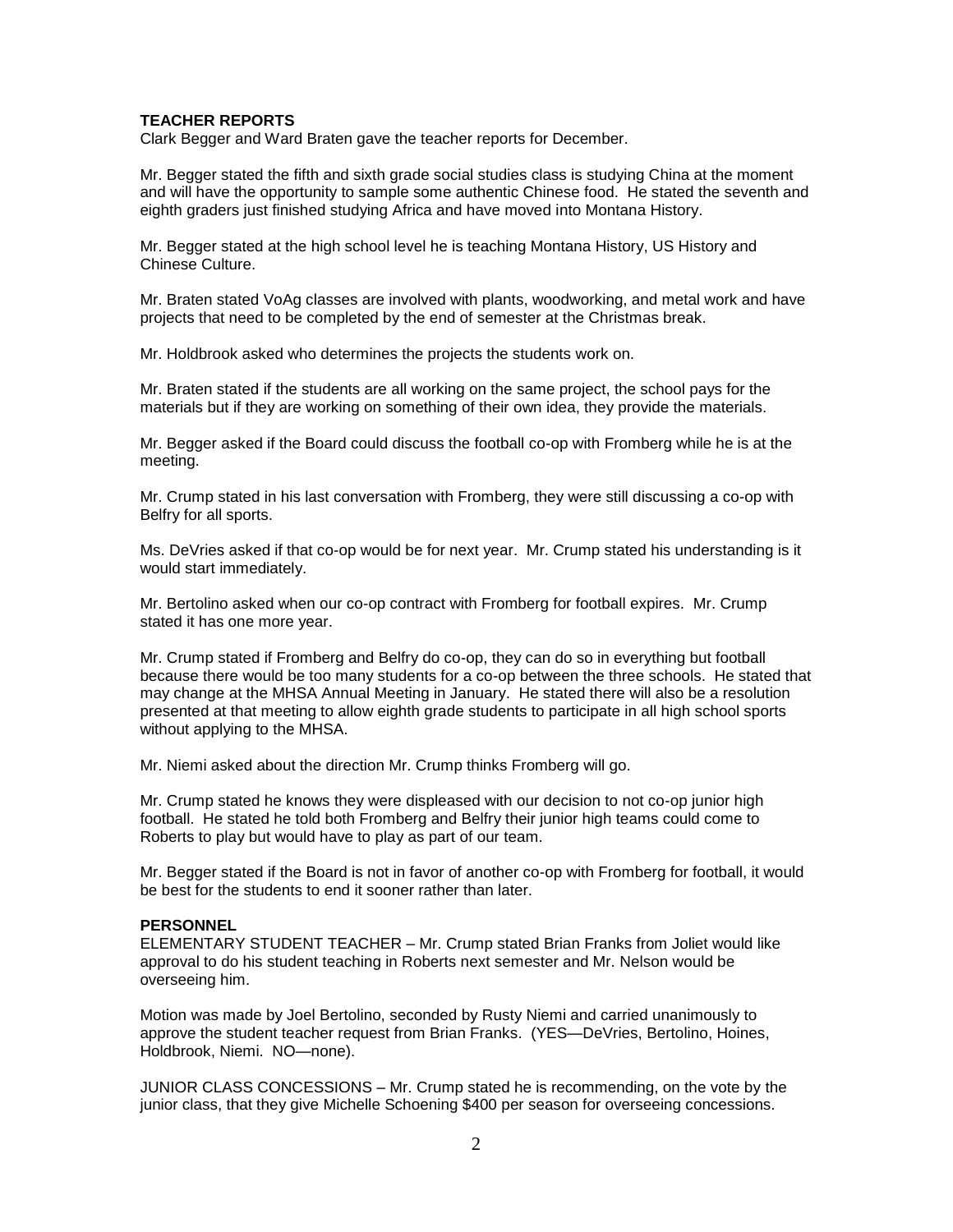Mr. Crump stated each teacher has duties assigned as an advisor and if the class does concessions, there is more work for the advisor unless someone else is responsible for managing concessions. He stated this is entirely the decision of the class because the payment has to come from their profits.

Motion was made by Luke Holdbrook, seconded by Rusty Niemi and carried unanimously to approve the decision by the Class of 2015 to give Michelle Schoening \$400 per season to oversee concessions. (YES—DeVries, Bertolino, Hoines, Holdbrook, Niemi. NO—none).

### **NEW BUSINESS**

ELECTION CALENDAR – Mrs. Obert stated she included the Election Calendar in the Board packet with deadlines for items to be completed to hold the trustee election on May 6, 2014. She added there will be two trustee positions up for election.

BUS REPLACEMENT – Mr. Crump stated the new route bus should be here soon and Roly DeVries has asked about replacing his bus, which has the same mileage as the one we just replaced. Mr. Crump stated he is not comfortable purchasing another bus until we see how this one performs and we have closer to \$200,000 in the Bus Depreciation Fund.

 $8^{TH}$  GRADE ATHLETIC PARTICIPATION – Mr. Crump recommended the Board approve  $8^{th}$ grade participation for girls' and boys' basketball.

Motion was made by Joel Bertolino, seconded by Tami Hoines and carried unanimously to approve eighth grade participation in girls' and boys' basketball. (YES—DeVries, Bertolino, Hoines, Holdbrook, Niemi. NO—none).

SNOW REMOVAL – Mr. Crump stated he has been getting bids on snow removal and they are from \$50 - \$100 per hour. He stated he doesn't know that the district has ever had to pay for snow removal and asked the Board to give him some parameters on when to remove the snow.

Mr. Holdbrook stated if he hears of a car getting stuck in the parking lot, have it plowed.

Motion was made by Luke Holdbrook, seconded by Joel Bertolino and carried unanimously to authorize the superintendent to expend funds on snow removal for the parking lot. (YES— DeVries, Bertolino, Hoines, Holdbrook, Niemi. NO—none).

#### **OLD BUSINESS**

CHRISTMAS/WINTER HOLIDAY EVENT – Mr. Crump stated the Christmas staff party is scheduled for Monday, December 16, 2013 at the Roberts Café at 7:00 p.m.

#### **SUPERINTENDENT REPORT**

SUPERINTENDENT SCHEDULE – Mr. Crump stated he is taking vacation December 23-27, 2013. He recommended the office be closed for those days.

Motion was made by Tami Hoines, seconded by Joel Bertolino and carried unanimously to close the office during the Christmas break from December 23 to December 27, 2013. (YES—DeVries, Bertolino, Hoines, Holdbrook, Niemi. NO—none).

Mr. Crump stated there is an Assessment and Data Conference in Helena on January 15-17. He stated he needs the information from the conference but hates to be gone this time of year with basketball practice and games. He stated he may be able to attend part of the conference and get the information he needs and leave early. He stated he will let the Board know if he decides to attend.